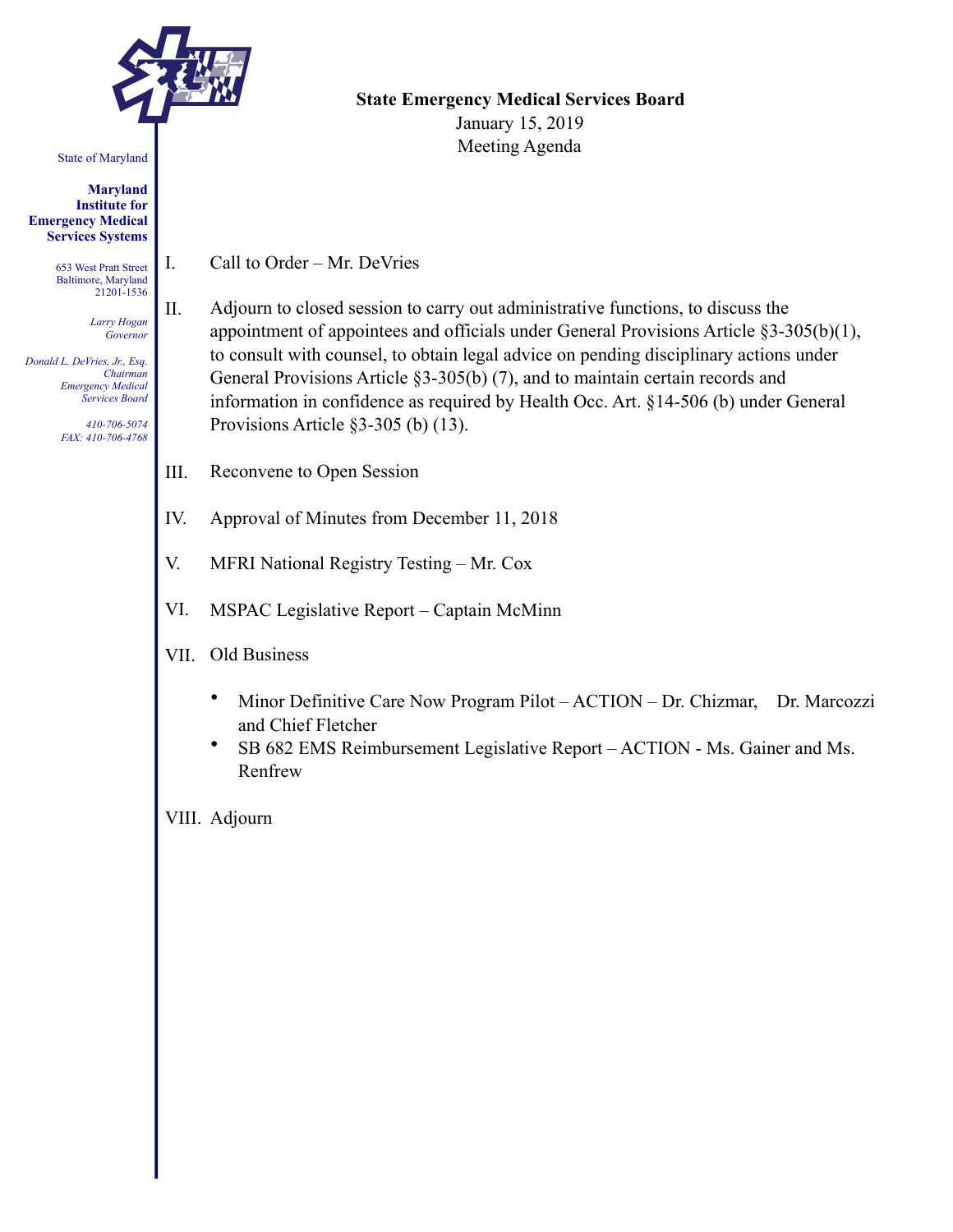

## **State Emergency Medical Service Board January 15, 2019**

#### **Minutes**

State of Maryland

**Maryland Institute for Emergency Medical Services Systems** 

> 653 West Pratt Street Baltimore, Maryland 21201-1536

> > *Larry Hogan Governor*

*Donald L. DeVries, Jr., Esq. Chairman Emergency Medical Services Board* 

> *410-706-5074 FAX: 410-706-4768*

**Board Members Present:** Donald L. DeVries, Jr., Esq., Chairperson; Sherry Adams, Vice Chair; Murray Kalish, MD; Sally Showalter, RN.; Stephen Cox; William J. Frohna, M.D.

**Board Members Absent:** Dean E. Albert Reece, M.D.; James Scheulen, NREMT P; Dany Westerband, M.D.; Mary Alice Vanhoy, RN.

## **Others Present:**

**MFRI:** Mr. Michael Cox; Mr. Marlatt

**MSPAC:** Major Tagliaferri; Captain McMinn; Director Woods

**MIEMSS**: Ms. Gainer; Dr. Chizmar; Ms. Abramson; Mr. Brown; Ms. Myers; Mr. Schaefer; Ms. Goff

**MHCC:** Ms. Renfrew

**OAG:** Mr. Magee; Ms. Sette

Chairman DeVries called the meeting to order.

**ACTION: Upon the motion by Dr. Frohna, seconded by Ms. Showalter, the Board voted unanimously to approve the minutes of the EMS Board meeting held on December 11, 2018.** 

**ACTION: Upon the motion by Ms. Showalter, seconded by Mr. Cox, the Board voted unanimously to adjourn to closed session.** 

The EMS Board adjourned to closed session to carry out administrative functions, to discuss the appointment of appointees and officials under General Provisions Article §3-305(b)(1), to consult with counsel, to obtain legal advice on pending disciplinary actions under General Provisions Article §3-305(a) (7), and to maintain certain records and information in confidence as required by Health Occ. Art. §14-506 (b) under General Provisions Article §3-305 (a) (13).

## **In Closed Session:**

**Board Members Present:** Donald L. DeVries, Jr., Esq., Chairperson; Sherry Adams, Vice Chair; Murray Kalish, MD; Sally Showalter, RN.; Stephen Cox; William J. Frohna, M.D.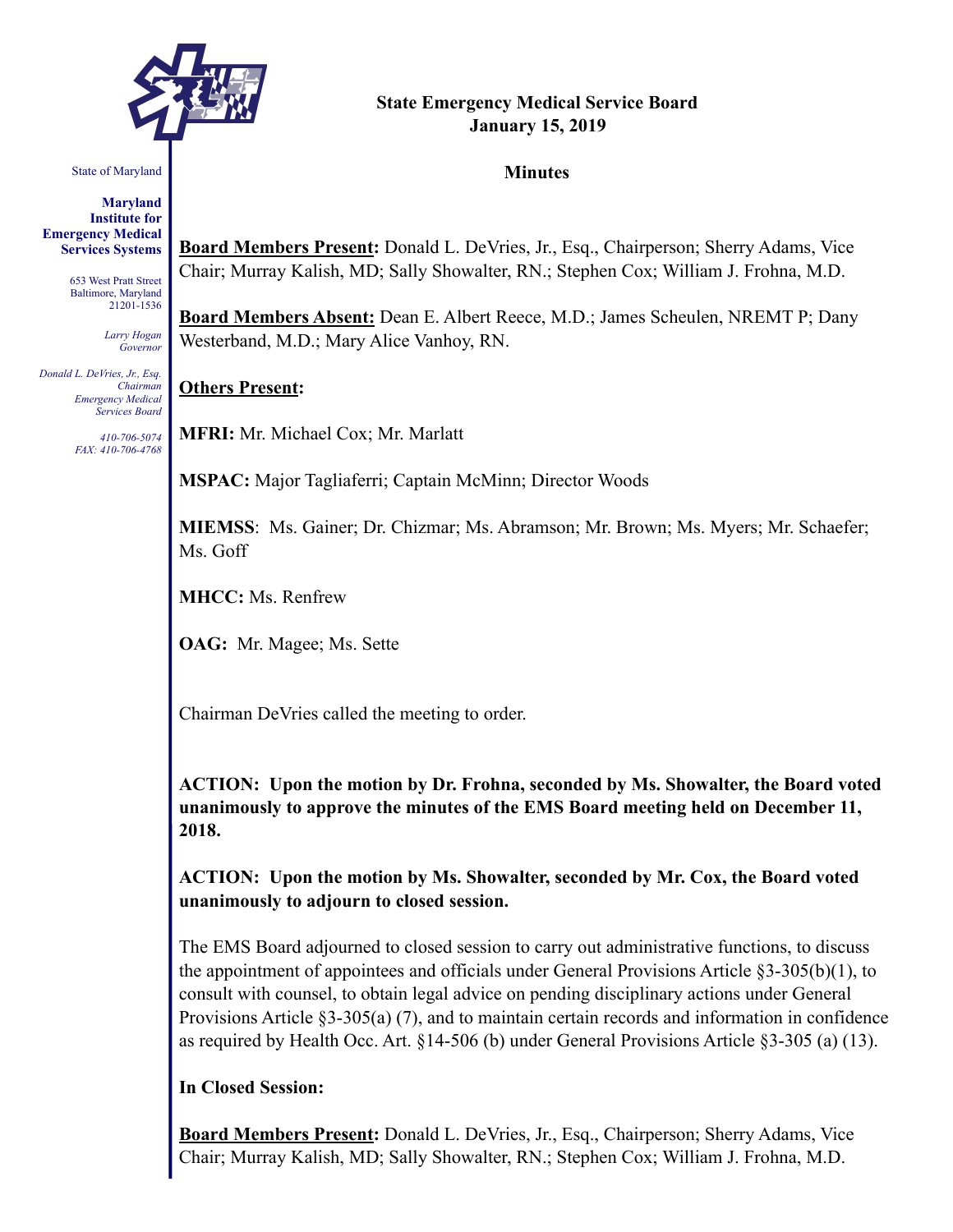**Board Members Absent:** Dean E. Albert Reece, M.D.; James Scheulen, NREMT P; Dany Westerband, M.D.; Mary Alice Vanhoy, RN. **Others Present:**

**MIEMSS**: Ms. Gainer; Dr. Chizmar; Ms. Abramson; Ms. Aycock; Mr. Brown; Ms. Mays; Mr. Schaefer; Ms. Goff

**OAG:** Mr. Magee; Ms. Sette

### **In closed session:**

- 1. The Board considered a SEMSAC nomination; and
- 2. The Board considered EMS provider disciplinary actions.

### **The Board returned to open session.**

#### **In open session:**

**Board Members Present:** Donald L. DeVries, Jr., Esq., Chairperson; Sherry Adams, Vice Chair; Murray Kalish, MD; Sally Showalter, RN.; Stephen Cox; William J. Frohna, M.D.

**Board Members Absent:** Dean E. Albert Reece, M.D.; James Scheulen, NREMT P; Dany Westerband, M.D.; Mary Alice Vanhoy, RN.

## **Others Present:**

**MFRI:** Mr. Michael Cox; Mr. Marlatt

**MSPAC:** Major Tagliaferri; Captain McMinn; Director Woods

**MIEMSS**: Ms. Gainer; Dr. Chizmar; Ms. Abramson; Mr. Brown; Ms. Myers; Mr. Schaefer; Ms. Goff

**MHCC:** Ms. Renfrew

**OAG:** Mr. Magee; Ms. Sette

**MFRI EMT Enhancements:** Mr. Cox, Executive Director, MFRI A paper copy of Mr. Cox's presentation was distributed.

Mr. Cox gave an overview of the enhancements to EMT training since the inception of National Registry testing (NR). He said that current pass rates for EMT testing are in line with pass rates prior to NR testing.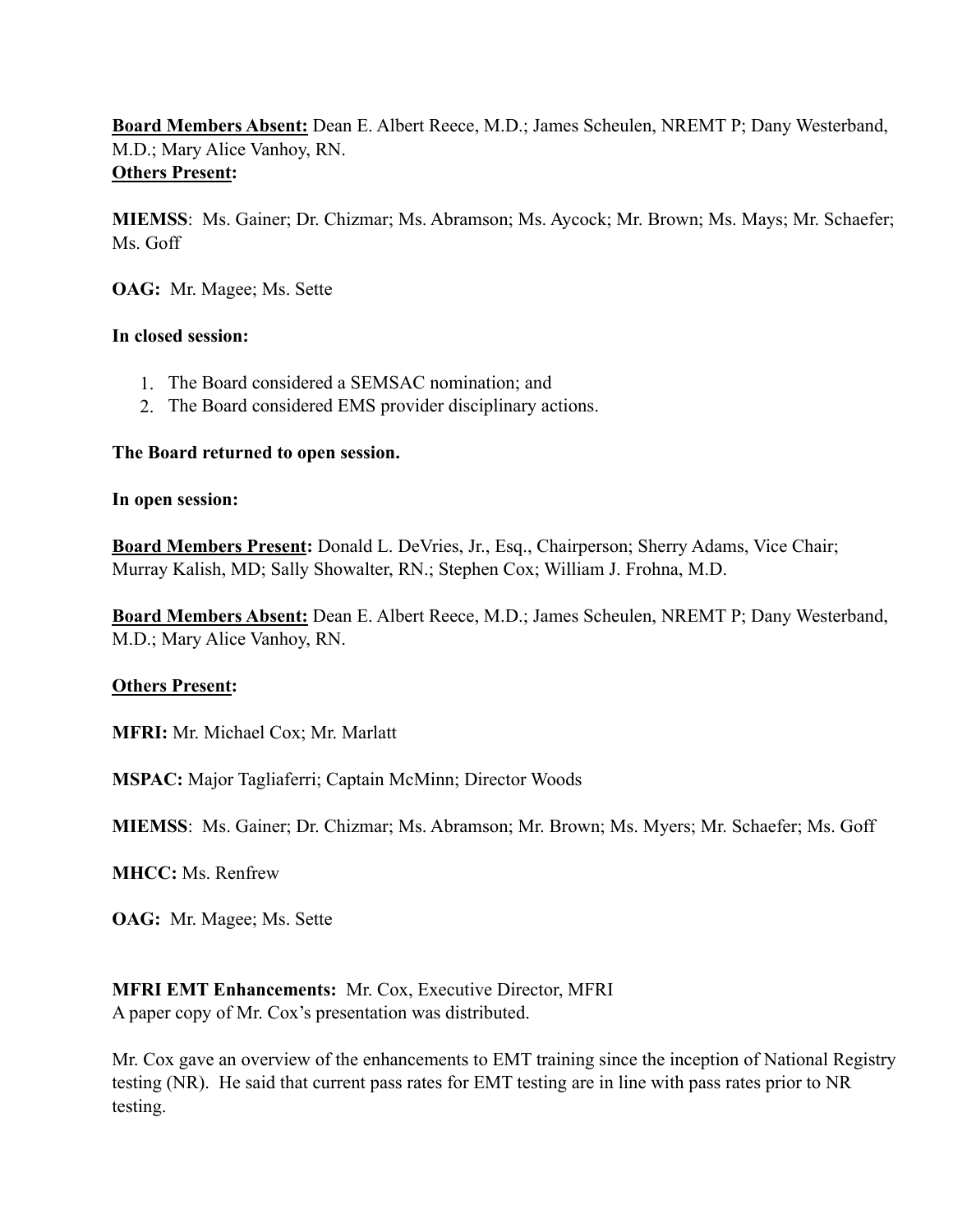Mr. Cox said that MFRI, in conjunction with other partners, had decided to pilot a new EMT educational Program which has been developed and used with impressive results by Frederick County Division of Fire and Rescue Services. This pilot includes access to "book on tape" technology, NR adaptive test question preparation, the use of tablets and computers for quizzes and tests, instituting a student capability evaluation tool and real time student analytics.

Mr. Cox said the 15-33% of students who pass MFRI's current EMT program fail to take the NR test. In order to improve this low test-taking rate, MFRI proposes to establish a Pierson View NR testing center in each MFRI Region. Mr. Cox gave an overview of the proposed costs in establishing the testing centers and said that the project was dependent of and FY19 supplemental Budget request.

## **ACTION: Upon the motion by Dr. Kalish, seconded by Ms. Showalter, the Board voted unanimously to approve MFRI's proposed changes to the EMT program and supplemental FY19 budget request to establish MFRI Regional Pierson View hosting centers.**

**MSPAC – Report Evaluating and Forecasting Future Expenses of the AW139 Helicopter Fleet.**  A paper copy of the report was distributed.

Captain McMinn said the Maryland General Assembly, FY19 Joint Chairmen's Report, required the MSPAC (Maryland State Police Aviation Command) to evaluate and report the long-term costs associated with maintaining the MSPAC AW139 helicopter fleet.

Captain McMinn gave an overview of the types of systems maintenance needed for the AW139 helicopters, the different maintenance plans available and the anticipated long-term maintenance costs with and without a maintenance plan. He said that MSPAC proposes procuring the Leonardo Helicopter Full Components Plan and the Pratt & Whitney Canada Power per Hour Plan. He said that the buy-in costs would be in the range of \$17 million and that the source of this funding needed to be carefully considered. He said that the annual cost of the Leonardo Helicopter Full Components Plan and the Pratt & Whitney Canada Power per Hour Plan is \$4,050,480 with an additional estimated cost of \$1,000,000 per year for Mission equipment - hoist assembly, Wescam (IR Camera), Trakka Beam Searchlight and medical interior components.

## **Old Business**

# Baltimore City Fire Department/University of Maryland Medical Center Minor Definitive Care Now (MDCN)Revision Request

A copy of the proposed pilot protocol change was distributed.

Dr. Chizmar said the following proposed modifications to the MDCN pilot protocol are as follows:

Page 3, III Program Scope - Sentence 6- The objective of this pilot program is to assess the impact, accuracy and safety of providing low-acuity patients, identified by the IAED™ MPDS® protocol as an 'Alpha and Bravo' determinant code Basic Life Support,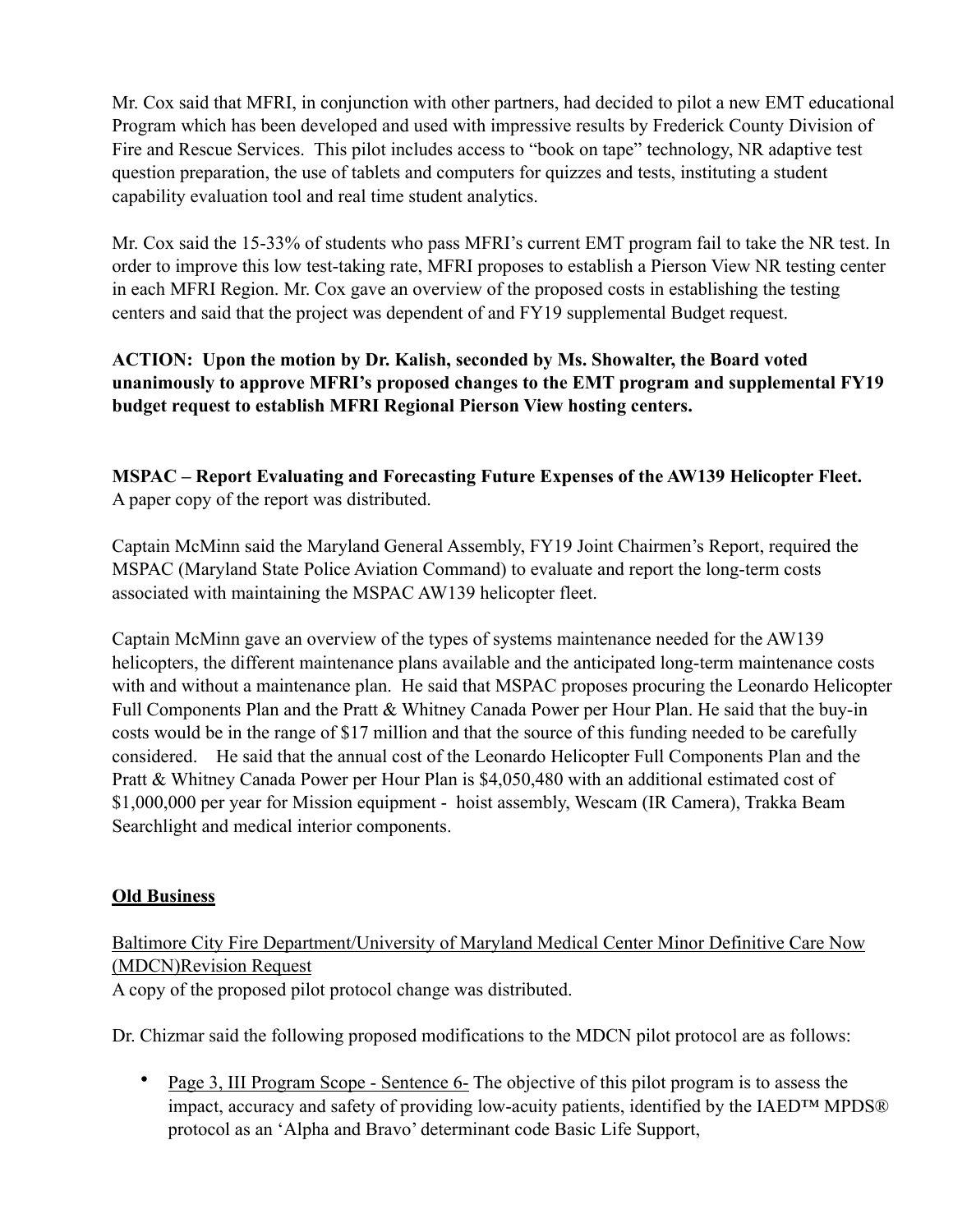- Page 3, IV Response Steps 1. When a 911 call response for EMS service is dispatched, the MDCN Team will respond to the scene concurrently with the typical BCFD EMS response unit to Alpha and Bravo level calls within the UMMC and Midtown Campus patient catchment areas.
- Page 4, V Patient Inclusion Criteria 1. Low-acuity patients, identified by the IAED<sup>TM</sup> MPDS® protocol as an 'Alpha and Bravo' determinant code Basic Life Support,' who meet additional criteria outlined in the MDCN protocol below;
- Page 13, XVII Adoption of Results If the MDCN Pilot Program protocol proves to be accurate, safe, and a quality care model for 'Alpha and Bravo' level patients in the UMMC and Midtown Campus catchment areas, the MDCN Pilot Program will have the ability to expanded in scope across Baltimore and serve as a model for other jurisdictions in MD and the nation.

Dr. Chizmar said that BCFD has not changed any operational procedures, and all 911 patients requiring treatment and transport are managed per existing BCFD policies and *Maryland Medical Protocols for EMS Providers*. Patient care and transport (if needed) is not delayed or disrupted by MDCN. As a result, patient safety will not be impacted by the proposed modification.

Dr. Chizmar recommended approval of the proposed MDCN protocol modification to include "Bravo" patients.

## **ACTION: A motion was made by Mr. Cox, seconded by Dr. Kalish and unanimously approved by the Board to the proposed modification to the Baltimore MDCN pilot protocol to include "Bravo" patients.**

## SB 682 – EMS Reimbursement

A copy of the MIEMSS/MHCC Coverage and Reimbursement for Emergency Medical Services New Care Delivery Models and Uncompensated Services Report required under Senate Bill 682 draft report was distributed.

Ms. Gainer introduced Ms. Megan Renfrew, MHCC Government Relations and Special Projects Director.

Ms. Gainer said that Senate Bill 682 directed MIEMSS and MHCC to study and report on the issue of reimbursing three models of EMS care: EMS treat and release (release/refer without transport), EMS transport to an alternate destination and EMS mobile integrated health services. Currently in Maryland, EMS is not reimbursed by health payers for any of the three models of care. Ms. Gainer added that Maryland is behind several other states in addressing reimbursement for these EMS models of care.

Ms. Gainer said that MIEMSS and MHCC met over the last eight months with state agencies, public payers (Medicaid and Medicare), private payers, public safety EMS and commercial EMS services to include all perspectives regarding reimbursement. She gave an overview of the jurisdictions currently piloting new models of care programs, challenges for sustainability, HSCRC grant availability and recommendations for future EMS reimbursement contained in the report.